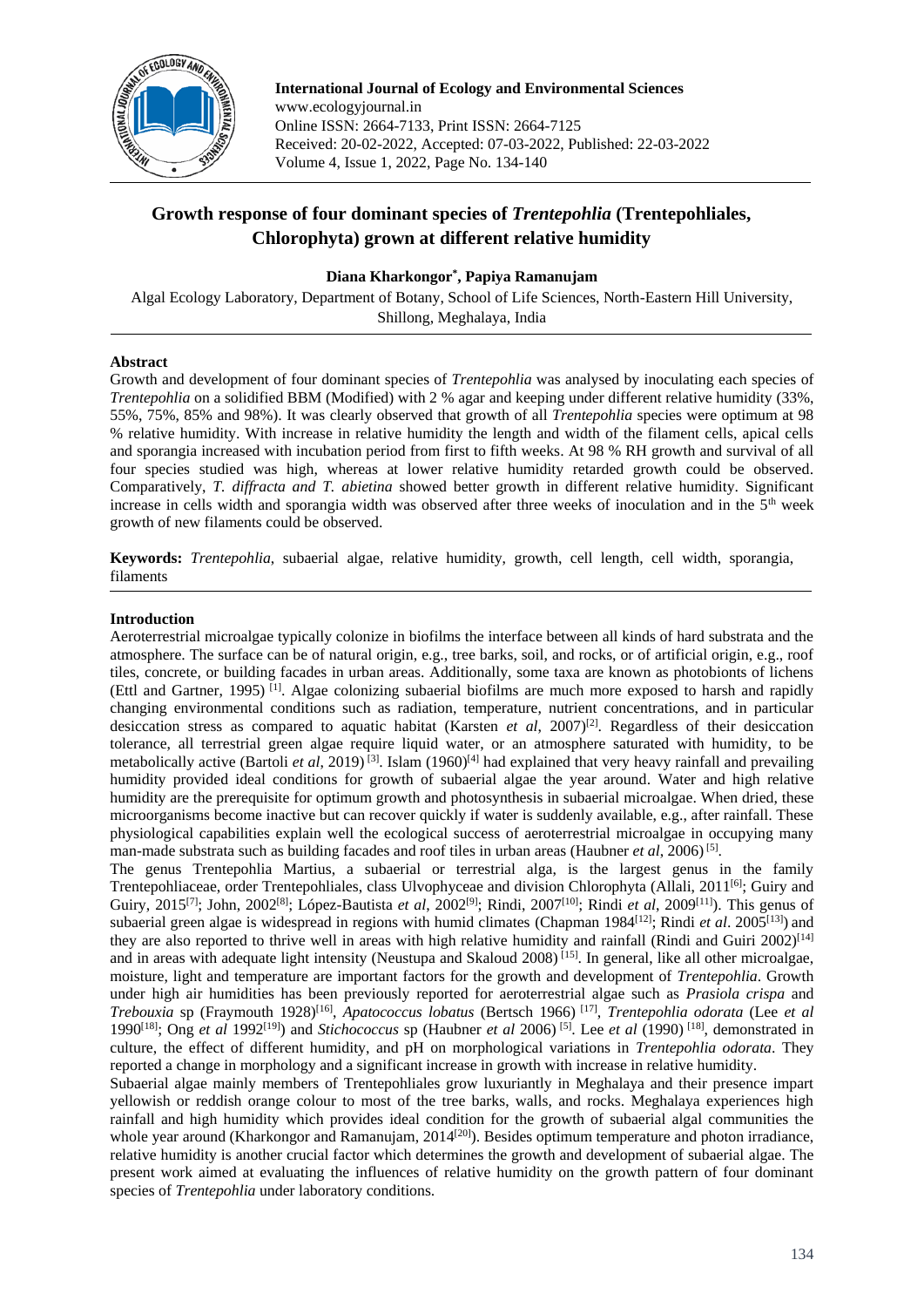#### **Materials and Methods**

## **Study area and collection of Algal samples**

Four dominant species of *Trentepohlia* were collected in Shillong, which lies approximately between latitudes 25°07' to 25°41' N and longitude 91°21' to 92°09' E from four different substrata *viz*. *Trentepohlia diffracta*  (Krempelhuber) Hariot from cemented wall, *Trentepohlia arborum* (C.Agardh) Hariot from rock surface, *Trentepohlia umbrina* (Kutzing) Bornet from iron electric pole (since it was difficult to segregate *T. umbrina* from other groups of algae growing along with it on bark of trees, hence it was collected from an electric pole where the growth of other groups were negligible) and *Trentepohlia abietina* (Flotow) Hansgirg was collected from bark of *Eucalyptus* tree.

#### **Growth of selected** *Trentepohlia* **species under different relative air humidities**

To achieve the required relative air humidities (33%, 55%, 75%, 85% and 98%), saturated salt solution of MgCl2, Ca(NO3)2, NaCl, KCl, KH<sub>2</sub>PO<sub>4</sub> were prepared respectively following the methods of Winston and Bates (1960)<sup>[21]</sup>. Each saturated salt solution was poured in separate container which provided an atmosphere with respective relative air humidities.

Each species of *Trentepohlia* was homogenized and inoculated on a modified Bold Basal Medium (Abe *et al*  $2008$ <sup>[22]</sup>) with 2 % agar. The petriplates with inoculated algal sample were then kept inside the sealed containers with specific relative humidities of 33%, 55%, 75%, 85% and 98%. In order to raise the level of petriplates with algal material a few centimetres above the fluid level glass slides and stands were used as support. These sealed containers were then placed in the culture rack at 40  $\mu$ mol photons m<sup>-2</sup> sec<sup>-1</sup>, at photoperiod of 16:8 Light: Dark and at 25°C temperature. The experiment was carried out with three replicates for each relative humidity.

#### **Measurement of algal growth**

Morphological features like length and width of filament cells, apical cells and sporangia were used as parameters to measure the growth of *Trentepohlia* exposed to different relative humidity. At the end of every week i.e. from the 1<sup>st</sup> week till the 5<sup>th</sup> week, each sample kept at different relative humidity were scraped and observed under a light microscope measured and photographed. From each treatment fifty filaments were measured.

#### **Results**

It was observed that with increase in relative humidity from 33 % to 98 %, the length and width of the filament cells, apical cells and sporangia increased with incubation period from first to fifth weeks in all the four species of *Trentepohlia* i.e. *T. abietina*, *T. arborum*, *T. diffracta* and *T. umbrina*. At 98% relative humidity all species of *Trentepohlia* showed better growth compared to that kept at 33%, 55%, and 75% relative humidity. At lower relative humidity (33% and 55 %) retarded growth could be observed in all four species of *Trentepohlia*, where samples did not show any signs of growth and in fact most of the filaments shrank and died after third week. At 98 % RH, the changes in cells and sporangia size in the four species were observed in the third week of incubation which then continued growing till the fifth week. Increase in width of cells of the filaments in these three species was clearly observed, especially in *T. diffracta* and *T. abietina*, whereby, the filaments were swollen and looked like beads on string. In the fifth week growth of new filaments could be observed in three species except in *T. arborum*. In *T. arborum* fragmentation of the filament was seen after five weeks of inoculation, which then grew into new filaments in 98 % RH. The response of *T. arborum* was quite poor compared to the other three species even at 98 % RH, where 65 % of the inoculated filaments became pale and died after the third week. The best response was exhibited by *T. diffracta*, followed by *T. abietina and T. umbrina*.

## **Cell length**

Comparing amongst the four species of *Trentepohlia*, mean increase in length of cells was maximum in *T. diffracta* in all relative humidity, followed by *T. umbrina* and least was observed in *T. abietina*. It was observed that length of cells increased significantly with increase in relative humidity from 33% to 98 % and was maximum at 98% in all the four species of *Trentepohlia*. At 33% relative humidity, there was absolutely no increase in the length of cells, in all the four species of *Trentepohlia* till the fifth week of incubation. However, slight increase was observed at 55 %. In *T. diffracta* at 98% RH, mean increase of 4.8 µm in length of cells was observed (Figure 1). The changes in length of cells in the four species were observed in the third week of incubation which then continues growing till the fifth week.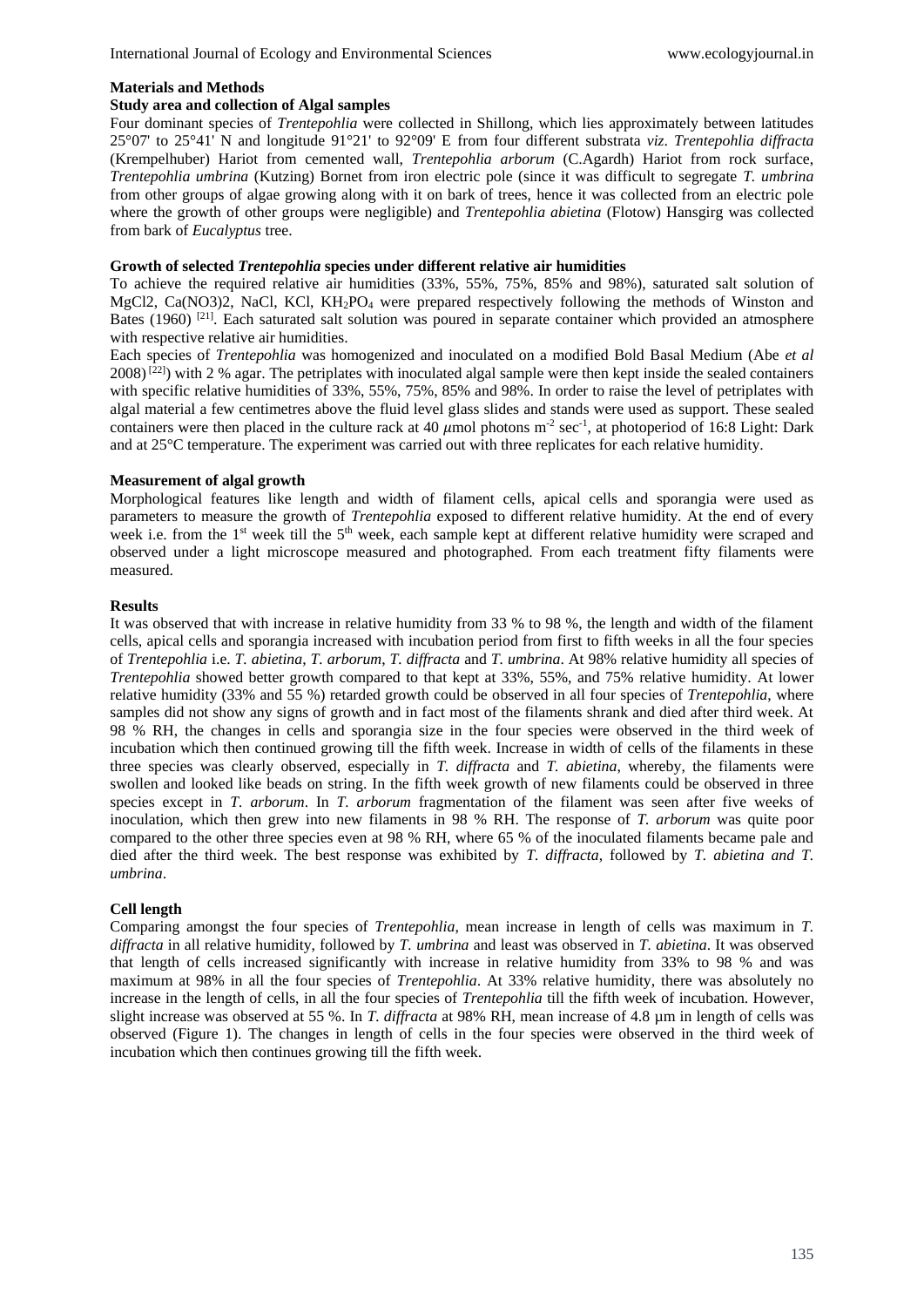

**Fig 1:** Effect of relative humidity on the length of cells in four species of *Trentepohlia*

#### **Cells width**

Mean width of cells showed a remarkable increase with increase in relative humidity. At 33 % RH, there was no increase in width but from 55% to 98 % the mean increase in width of the cells was observed. Comparing amongst four species of *Trentepohlia,* maximum increase in width was in *T. diffracta* followed by *T. abietina* and *T. umbrina.* No marked response was observed in *T. arborum* at different relative humidity treatments (Figure 2). Increase in width of cells in both *T. diffracta* and *T. abietina* was very prominent, and in the third week at 98 % RH the cells of the filament increased significantly in size and became globular in shape. At 98 % RH in the third week, *T. diffracta* cells grew profusely and could not be differentiated into erect and prostrate filament, width of the cells increased and 70% of filaments became globular which consequently gave the filaments the beaded shape. The increase in width of cells continued till the fourth and fifth week. Similarly in *T. abietina* and *T. umbrina* increased in width of cells continued till the fifth week and almost 45% of filaments became globular, however in *T arborum* there was no significant increase in width of the cells till the fifth week. In the third week at 98% RH, many of the cells which had attained maximum increase in width started dispersing the content of the cells in the medium.



**Fig 2:** Effect of relative humidity on the width of the cells in four species of *Trentepohlia*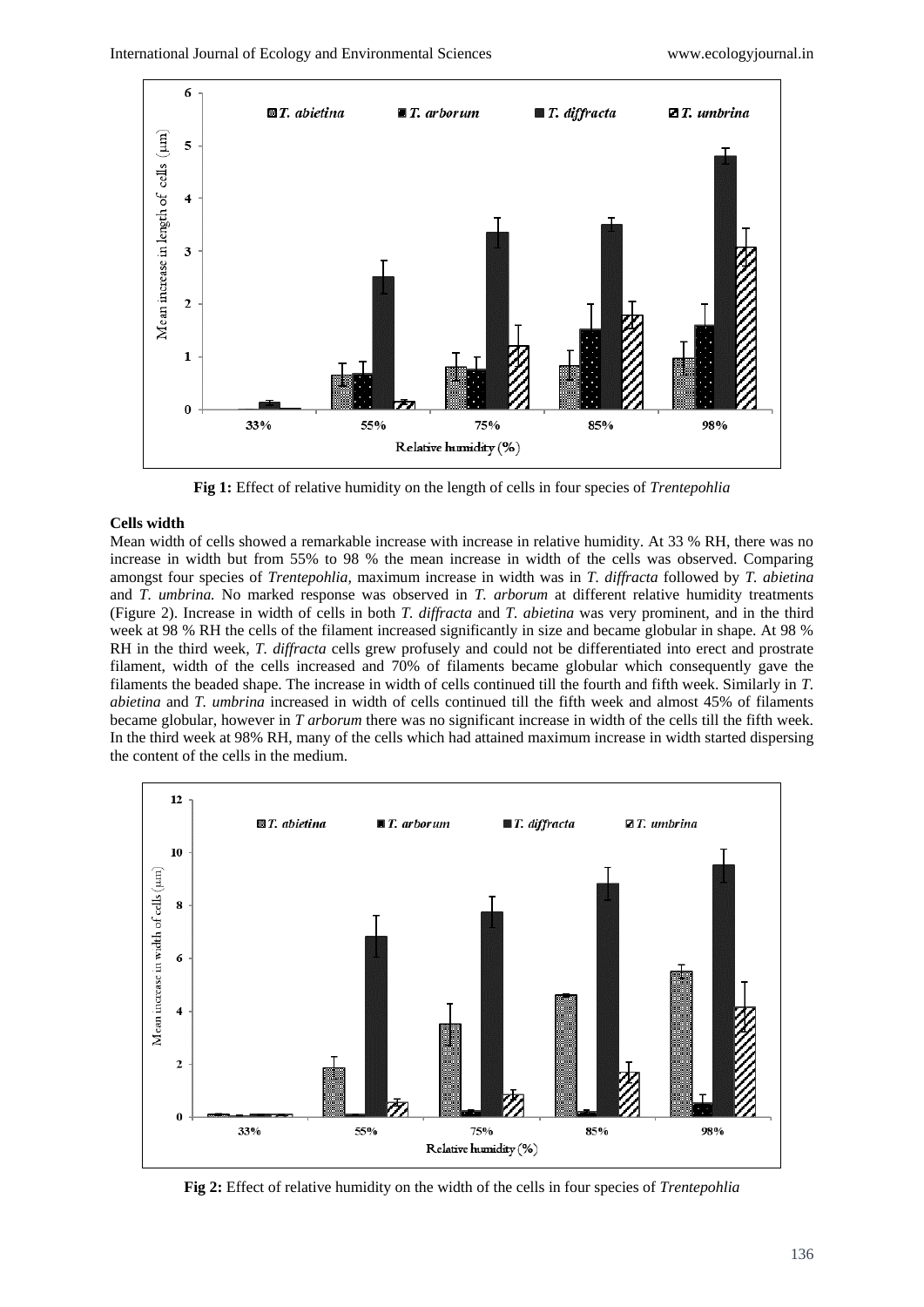#### **Apical cells length and width**

length and width of apical cells also increased with increase in relative humidity. Maximum growth was observed at 98 % RH and least was at 33 %. Maximum increase in length of apical cells was observed in *T. abietina* followed by that in *T. umbrina* and *T. diffracta*. Maximum mean increase in width of apical cells was observed at 98 % RH in *T. diffracta* followed by that in *T. abietina* and *T. umbrina* (Figure 3 & Figure 4).



**Fig 3:** Effect of relative humidity on the length of apical cells in four species of *Trentepohlia*



**Fig 4:** Effect of relative humidity on the width of apical cells in four species of *Trentepohlia*

## **Sporangia length and width**

Sporangia length and width also increased significantly at higher relative humidity. In *T. diffracta* and *T. abietina* sporangia size increased 4-5 times than that at the initial stage of inoculation and was maximum at 98 % RH was observed (Figure 5 & Figure 6). After reaching their maximum growth the sporangia disintegrated and dispersed the spores in the vicinity of the medium. In the fifth week after inoculation some new filaments had started growing in the three species of *Trentepohlia* except in *T. arborum*.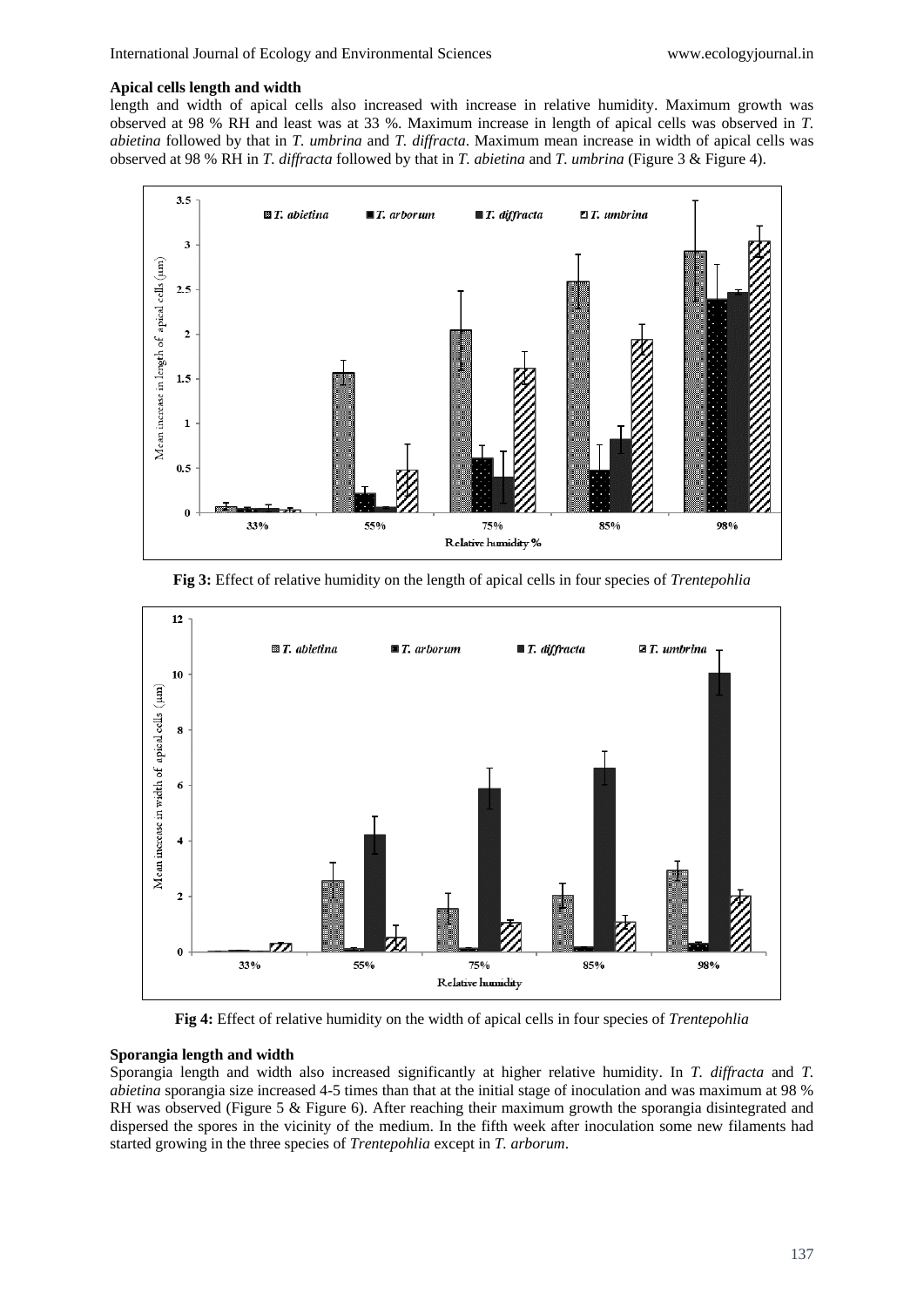

**Fig 5:** Effect of relative humidity on the length of sporangia in four species of *Trentepohlia*



**Fig 6:** Effect of relative humidity on the width of sporangia in four species of *Trentepohlia*

#### **Discussion**

Growth and development of four species of *Trentepohlia* at different relative humidity demonstrated that the optimum relative humidity for growth of *Trentepohlia* was 98 %. At low relative humidity retarded growth could be seen in all four species of *Trentepohlia*. With increase in relative humidity growth and survival of *Trentepohlia* also increased and it was evident, since culture of all four species kept at 98% RH was growing and surviving even after one year, whereas those kept under lower RH could not survive. als. Increase in the mean length and width of the filament cells, apical cells and sporangia was strongly observed with increase in relative humidities in all the four species of *Trentepohlia*. This clearly explained that high relative humidity was essential for growth and development of *Trentepohlia* just like in the case of other microalgae. Seraphol *et al* (2019) [23] reported the occurrence of *T. monilia* in areas with a high relative humidity of 74.50% to 83.93%. Enhanced growths of all the four dominant species observed in this experiment also were completely dependent on the increase in air humidities within the cultured apparatus. Similarly Bartoli *et al* 2019 [3] explained the probable requirement of water being derived from atmospheric humidity and dew formation in the case of *T. umbrina*, since the need for substrate moisture was relatively low, considering that it occurs almost entirely on vertical, lithic surfaces. Haubner *et al* (2006) [5] demonstrated that 100% air relative humidity were the prerequisite for optimum photosynthesis and growth of aeroterrestrial microalga *Stichococcus* sp and at air humidities below 93%, both processes were strongly inhibited. Lee *et al* (1990) [10] reported a change in morphology of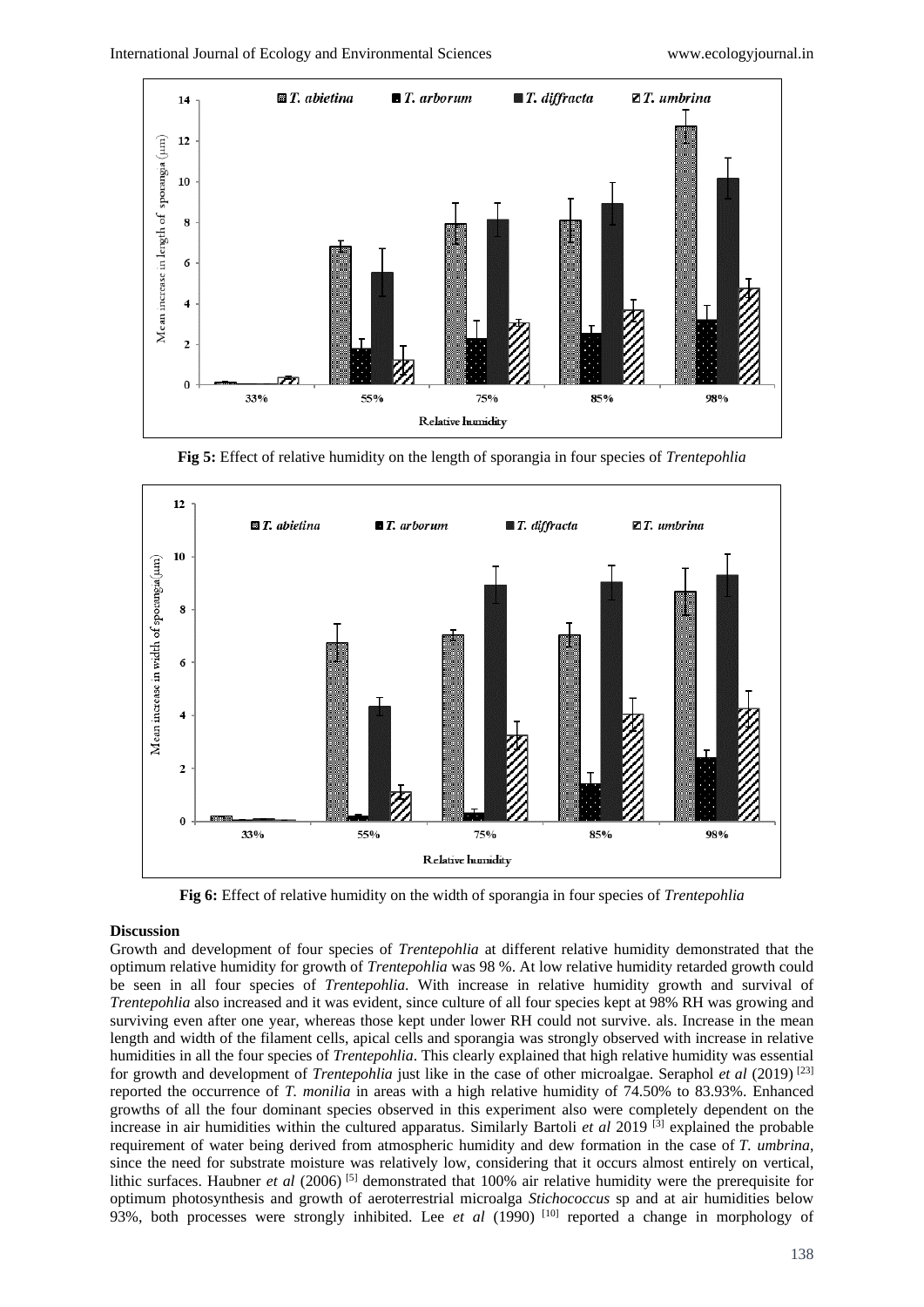*Trentepohlia odorata* with changes in humidity and growth of colony increased significantly with increase in relative humidity and also they demonstrated that in cultures where moisture and nutrients are not limiting, cells are narrow and elongated, with the filaments radiating from a central mass, and the sporangia are of the sessile and pedicellate types.

Among the four species studied *T. diffracta and T. abietina* showed better growth rate at different humidities. It was previously reported by Kharkongor and Ramanujam (2021)<sup>[24]</sup> the better growth rate were exhibited by *T*. diffracta and *T. abietina* at irradiance of 40  $\mu$ mol photons m<sup>-2</sup> sec<sup>-1</sup>, and at 25°C temperature. Similarly *T. diffracta* accumulated the highest amount of carotenoids (Kharkongor and Ramanujam, 2021) [25] and *T. abietina*  extract contained the highest amount of total phenolic compound and flavonoids content (Kharkongor and Ramanujam, 2017)<sup>[26]</sup>. The best result showed by these two species signifies the better response of some species over another species.

## **Conclusion**

The growth response of the four species of *Trentepohlia* i.e. *T. diffracta* (Krempelhuber), *T. arborum* (C.Agardh) Hariot, *T. umbrina* (Kutzing) and *T.abietina* (Flotow) Hansgirg grown at different relative humidity in this particular study strongly supports the importance of air humidities on the growth and development of *Trentepohlia* a dominant genus of subaerial algae. Hence besides maintaining the optimum temperature and light intensity increasing the air humidity at 98% or 100% may greatly enhance the growth of different species of *Trentepohlia in vitro*. Comparatively among the four species better growth rate in culture was exhibited by *T. diffracta and T. abietina* which highly denoted that these two species have better potential for mass cultivation and utilization as natural source of carotenoids and antioxidants.

#### **References**

- 1. Ettl H, Gartner G. Syllabus der Boden-, Luft-und Flechtenalgen. Jena & New York, 1995, 710.
- 2. Karsten U, Schumann R, Mostaert A. Aeroterrestrial algae growing on man-made surfaces. In: Algae and cyanobacteria in extreme environment. Springer Netherlands, 2007, 583-597.
- 3. Bartoli F, Ellwood NTW, Bruno L, Ceschin S, Rugnini L, Caneva G. Ecological and taxonomic characterisation of *Trentepohlia umbrina* (Kützing) Bornet growing on stone surfaces in Lazio (Italy). Annals of Microbiology,2019:69:1059–1070.
- 4. Islam AKMN. Some subaerial algae from East Pakistan. Transactions of the American Microscopical Society,1960:79:47–49.
- 5. Haubner N, Schumann R, Karsten U. Aeroterrestrial microalgae growing in biofilms on facades-response to temperature and water stress. Microbial Ecology,2006:51(3):285-293.
- 6. Allali HA. Biodiversity and molecular systematics of subaerial algae from Africa and the Neotropics [Doctoral dissertation, University of Alabama]. Retrieved from https://ir.ua.edu/handle/123456789/1153. 2011
- 7. Guiry MD, Guiry GM. Trentepohlia Martius, 1817. 2015, Retrieved from http://www.algaebase.org/search/genus/detail/?genus\_id=s34e5de6b47fb6fc9
- 8. John DM, Whitton BA, Brook AJ. The freshwater algal flora of the British Isles: an identification guide to freshwater and terrestrial algae*.* Cambridge University Press, 2002, 287–612.
- 9. López-Bautista JM, Waters DA, Chapman RL. The Trentepohliales revisited. Constancea,2002:83:1–23.
- 10. Rindi F. Diversity, distribution and ecology of green algae and cyanobacteria in urban habitats. In: Algae and Cyanobacteria in extreme environments, Springer Netherlands, 2007, 619-638.
- 11. Rindi F, Allali HA, Lam DW, López-Bautista JM. An overview of the biodiversity and biogeography of terrestrial green algae. In V. Rescigno & S. Maletta (Eds.), Nova Science Publishers. Biodiversity hotspots, 2009, 1–25.
- 12. Chapman RL. An assessment of the current state of our knowledge of the Trentepohliaceae. *Systematics of the green algae*, Academic press, London, 1984, 233-250.
- 13. Rindi F, Sherwood AR, Guiry MD. Taxonomy and distribution of *Trentepohlia* and *Printzina* (Trentepohliales, Chlorophyta) in the Hawaiian Islands. *Phycologia*,2005:44(3):270-284.
- 14. Rindi F, Guiry MD. Diversity, life history, and ecology of *Trentepohlia* and *Printzina* (Trentepohliales, Chlorophyta) in urban habitats in Western Ireland. Journal of Phycology,2002:38(1):39-54.
- 15. Neustupa J, Skaloud P. Diversity of subaerial algae and Cyanobacteria on tree bark in tropical mountain habitats. Biologia,2008:63(6):806-812.
- 16. Fraymouth J. The moisture relations of terrestrial algae. III. The respiration of certain lower plants, including terrestrial algae, with special reference to the influence of drought. Annals of Botany,1928:42(165):75-100.
- 17. Bertsch A. CO2-exchange and water relations in the aerophillic green-alga *Apatococcus lobatus*. *Planta*,1966:70(1):46-72.
- 18. Lee CT, Wee YC, Ho KK. Growth and development of Trentepohlia odorata in culture. In: *Culture and use of algae in Southeast Asia: Proceedings of the Symposium on Culture and Utilization of Algae in Southeast Asia*. I.J. Dogma Jr., G.C. Trono Jr., & R.A. Tabbada (Eds.), 1990, 55-65.
- 19. Ong BL, Lim M, Wee YC. Effects of desiccation and illumination on photosynthesis and pigmentation of an edaphic population of *Trentepohlia odorata* (chlorophyta). Journal of Phycology,1992:28(6):768-772.